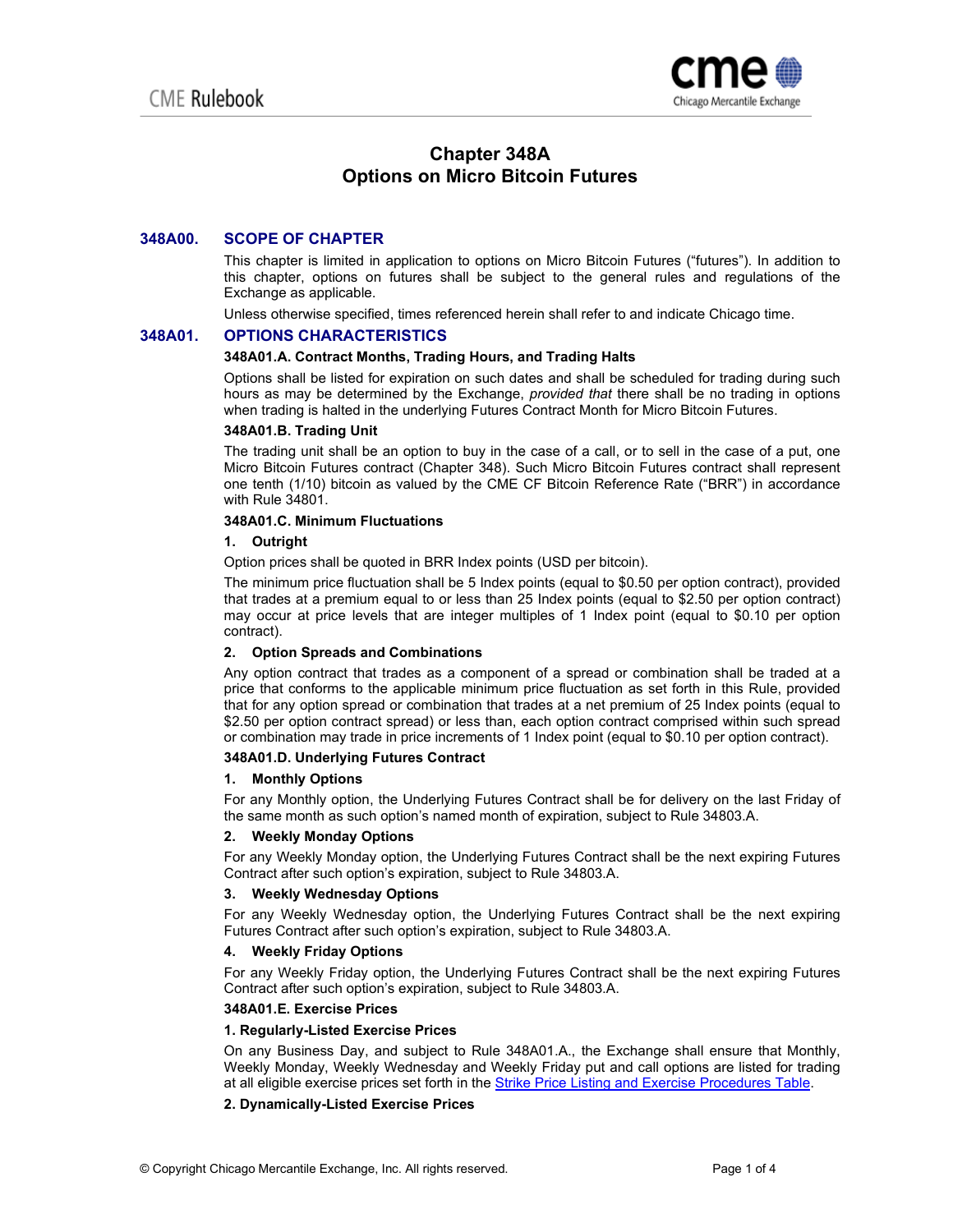

Upon demand and at the discretion of the Exchange, an option with an out-of-current-range exercise price may be listed for trading as a User-Defined Instrument, on an as-soon-as-possible basis, provided that the exercise price of such option shall be an integer multiple of 25 Index points (\$25 per bitcoin). The Exchange may modify the provisions governing the establishment of exercise prices as it deems appropriate.

#### **348A01.F. Position Limits, Exemptions, Position Accountability and Reportable Levels**

The applicable position limits and/or accountability levels, in addition to the reportable levels, are set forth in the Position Limit, Position Accountability and Reportable Level Table in the Interpretations & Special Notices Section of Chapter 5.

A Person seeking an exemption from position limits for bona fide commercial purposes shall apply to the Market Regulation Department on forms provided by the Exchange, and the Market Regulation Department may grant qualified exemptions in its sole discretion.

Refer to Rule 559 for requirements concerning the aggregation of positions and allowable exemptions from the specified position limits.

#### **348A01.G. Nature of Options**

Upon exercise of a put option on behalf of the long holder of such option, the short holder of such option shall incur the obligation to assume a long position in one Underlying Futures Contract (Rule 348A01.D.) at such option's exercise price (Rule 348A01.E.). Upon exercise of a call option on behalf of the long holder of such option, the short holder of such option shall incur the obligation to assume a short position in one Underlying Futures Contract at such option's exercise price.

Any Monthly, Weekly Monday, Weekly Wednesday or Weekly Friday option will be exercised only at its expiration.

#### **348A01.H. Daily Price Limits**

At the commencement of each trading day, the contract shall be subject to special price fluctuation limits and daily price limits as set forth in Rule 589 and in the Special Price Fluctuation Limits Table in the Interpretations & Special Notices Section of Chapter 5.

#### **348A01.I. Termination of Trading**

Any Monthly option (Rule 348A01.D.1.), Weekly Monday option (Rule 348A01.D.2.), Weekly Wednesday option (Rule 348A01.D.3.) or Weekly Friday option (Rule 348A01.D.4.) may be exercised only at, and not before, the expiration of such option. Following termination of trading in expiring options, any such option that is in the money shall be automatically exercised by the Clearing House, and any such option that is out of the money shall be abandoned by the Clearing House. For the avoidance of doubt, no such option that expires in the money may be abandoned, and no such option that expires out of the money may be exercised.

#### **1. Monthly Options**

Trading in any Monthly option shall terminate on the same date and at the same time as the termination of trading in such option's Underlying Futures Contract (Rule 348A01.D.1.).

If that day is not a business day in both the UK and the US, trading shall terminate on the preceding day that is a business day in either the UK or the US.

#### **2. Weekly Monday, Weekly Wednesday and Weekly Friday Options**

Trading in any Weekly Monday, Weekly Wednesday and Weekly Friday option shall terminate on its expiration date at 4:00:00 p.m. London time.

If such Monday is not a scheduled Business Day in both the US and the UK, then trading in expiring options shall be scheduled to terminate on the Business Day, in either the US or the UK, that next following such Monday.

If such Wednesday is not a scheduled Business Day in both the US and the UK, then trading in expiring options shall be scheduled to terminate on the Business Day, in either the US or the UK, that first precedes such Wednesday.

If such Friday is not a scheduled Business Day in both the US and the UK, then trading in expiring options shall be scheduled to terminate on the Business Day, in either the US or the UK, that first precedes such Friday.

If the market in the Underlying Futures Contract for any such Weekly Monday, Weekly Wednesday or Weekly Friday option does not open on the day scheduled for termination of option trading and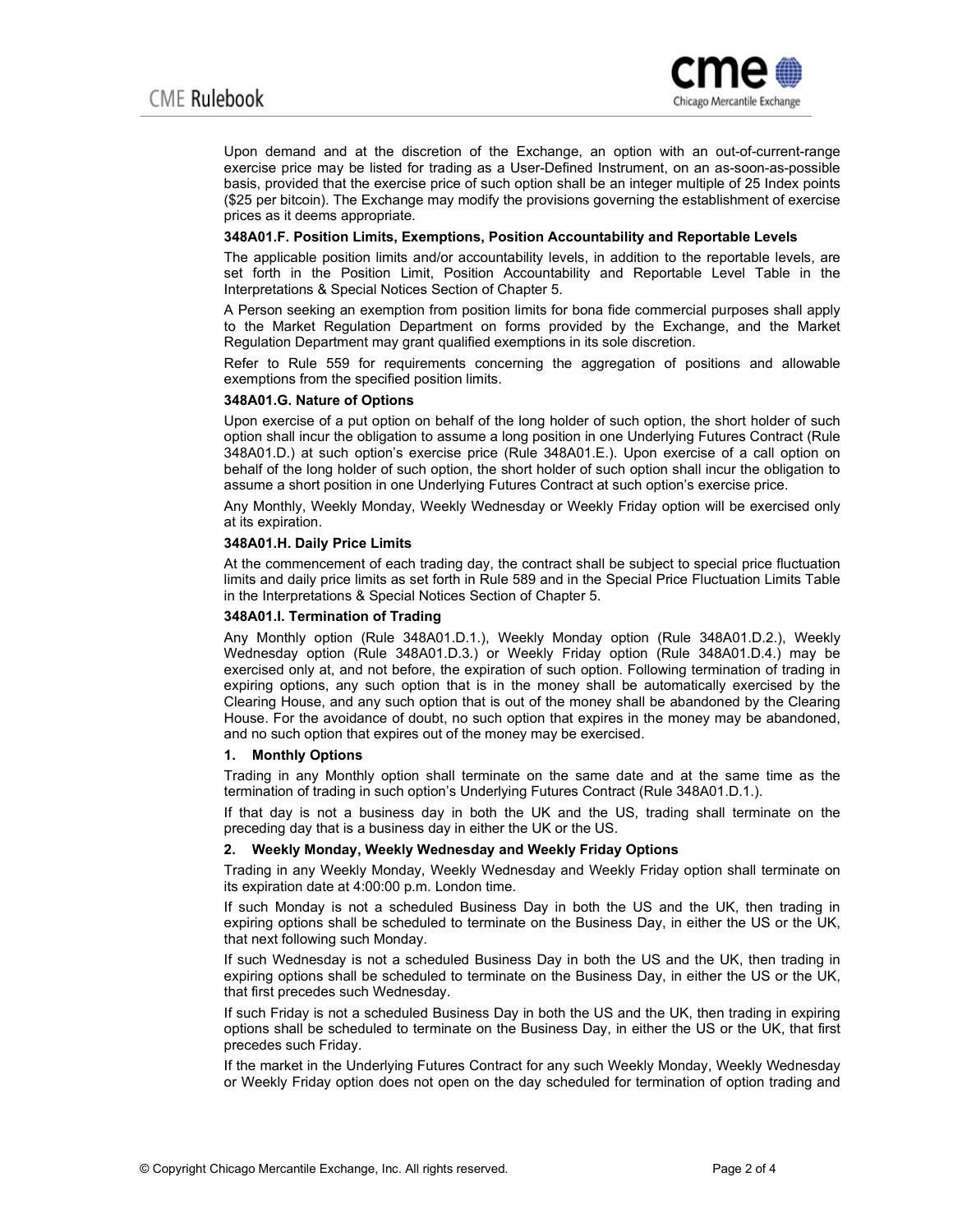

for option expiration, then trading in such option shall terminate, and such option shall expire, on the next day on which the market in such Underlying Futures Contract is open for trading.

#### **348A01.J. [Reserved]**

## **348A02. EXERCISE AND ASSIGNMENT**

In addition to the applicable procedures and requirements of Chapter 7, the following shall apply to the exercise and assignment of options.

Options which are in-the-money on the last day of trading are automatically exercised.

#### **348A02.A. Exercise**

Any Monthly option (Rule 348A01.D.1.), Weekly Monday option (Rule 348A01.D.2.), Weekly Wednesday option (Rule 348A01.D.3.) or Weekly Friday option (Rule 348A01.D.4.) may be exercised only at, and not before, the expiration of such option. Following termination of trading in expiring options, any such option that is in the money shall be automatically exercised by the Clearing House, and any such option that is out of the money shall be abandoned by the Clearing House. For the avoidance of doubt, no such option that expires in the money may be abandoned, and no such option that expires out of the money may be exercised.

#### **1. Monthly Options**

An expiring Monthly call option (Rule 348A01.D.1.) shall be in the money if the corresponding Final Settlement Price for the Underlying Futures Contract (Rule 34803.A.) is at or above such option's exercise price, and shall be out of the money if the corresponding Final Settlement Price is strictly below such option's exercise price.

An expiring Monthly put option (Rule 348A01.D.1.) shall be in the money if the corresponding Final Settlement Price for the Underlying Futures Contract (Rule 34803.A.) is strictly below such option's exercise price, and shall be out of the money if the corresponding Final Settlement Price is at or above such option's exercise price.

#### **2. Weekly Monday, Weekly Wednesday and Weekly Friday Options**

Whether an option expires in the money or out of the money shall be determined by the Exchange, in its sole discretion, by reference to the Fixing Price of such option, as follows:

Such Fixing Price shall be based on the notionally-adjusted volume-weighted average price of transactions in Bitcoin futures and Micro Bitcoin futures on the CME Globex electronic trading platform during the last thirty (30) minutes of trading on expiration day (3:30:00 p.m. – 3:59:59 p.m. London time)

In the event such Fixing Price calculation cannot be determined pursuant to the above calculation, the Exchange, in its sole discretion, shall set such Fixing Price by alternative means.

An expiring Weekly Monday call option (Rule 348A01.D.2.), Weekly Wednesday call option (Rule 348A01.D.3) or Weekly Friday call option (Rule 348A01.D.4.) shall be in the money if the corresponding Fixing Price for the Underlying Futures Contract (Rule 34803.A.) is at or above such option's exercise price, and shall be out of the money if the corresponding Fixing Price is strictly below such option's exercise price.

An expiring Weekly Monday put option (Rule 348A01.D.2.), Weekly Wednesday put option (Rule 348A01.D.3.) or Weekly Friday put option (Rule 348A01.D.4.) shall be in the money if the corresponding Fixing Price for the Underlying Futures Contract (Rule 34803.A.) is strictly below such option's exercise price, and shall be out of the money if the corresponding Fixing Price is at or above such option's exercise price.

#### **348A02.B. Assignment**

For a given option contract, an exercise by the Clearing House in accordance with Rules 348A02.A. shall be assigned by the Clearing House to clearing members carrying open short positions in such option contract.

The clearing member representing the short holder of such option shall be assigned a short position in such option's Underlying Futures Contract (Rule 348A01.D.) if such option is a call, or a long position in such option's Underlying Futures Contract if such option is a put.

The clearing member representing the long holder of such option shall be assigned a long position in such option's Underlying Futures Contract if such option is a call, or a short position in such option's Underlying Futures Contract if such option is a put.